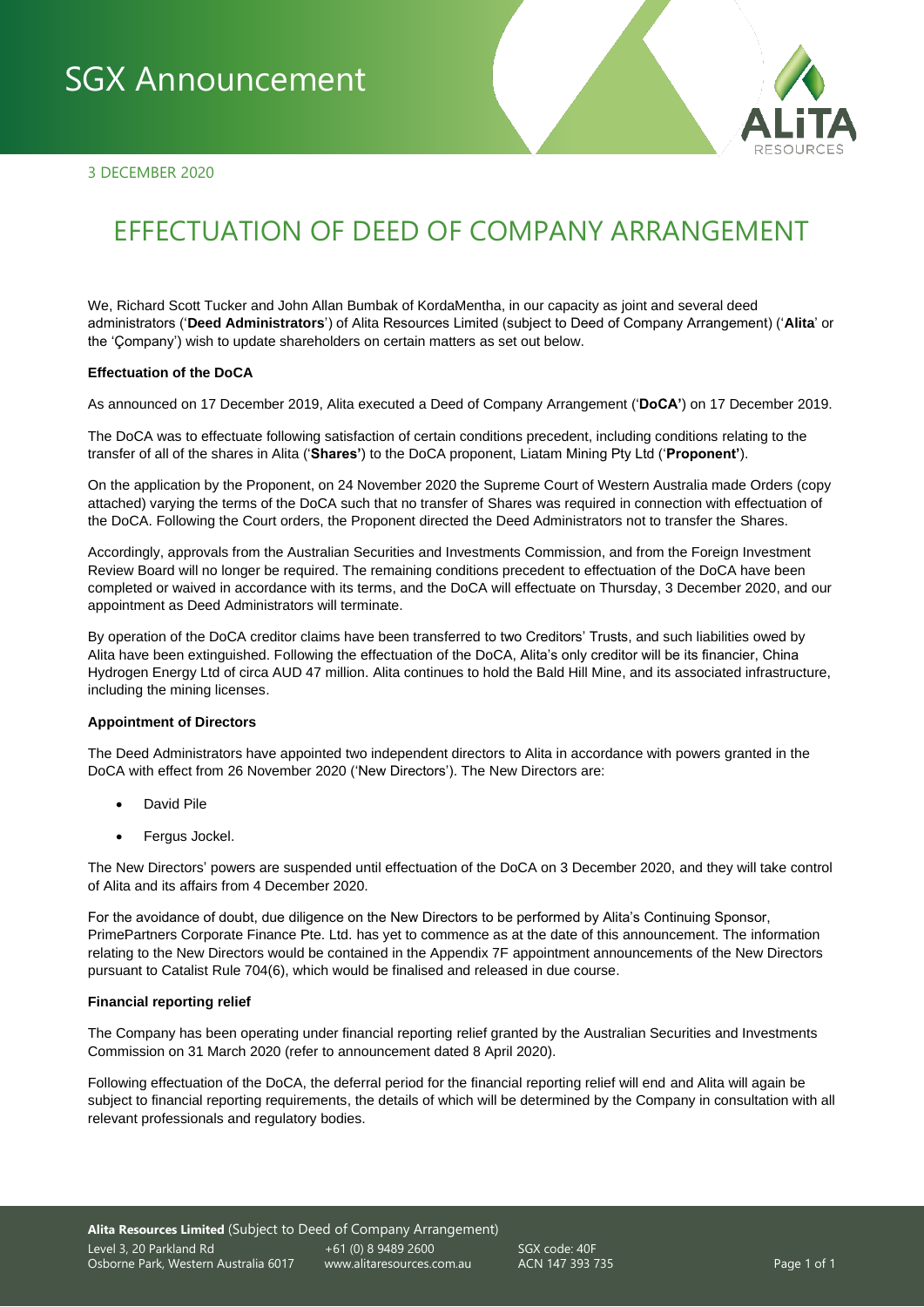#### **Continued suspension**

The securities of the Company will remain in suspension until further notice.

The Company would update through further announcements, as and when there are material developments in respect of, *inter alia*, the future business direction of the Company, the appointment of directors to the Company's board and the composition of the board committees.

Authorised by:

Richard Tucker Deed Administrator **Alita Resources Limited (Subject to Deed of Company Arrangement)**

Media Contact: Jennifer Kirk, +61 431 961 209.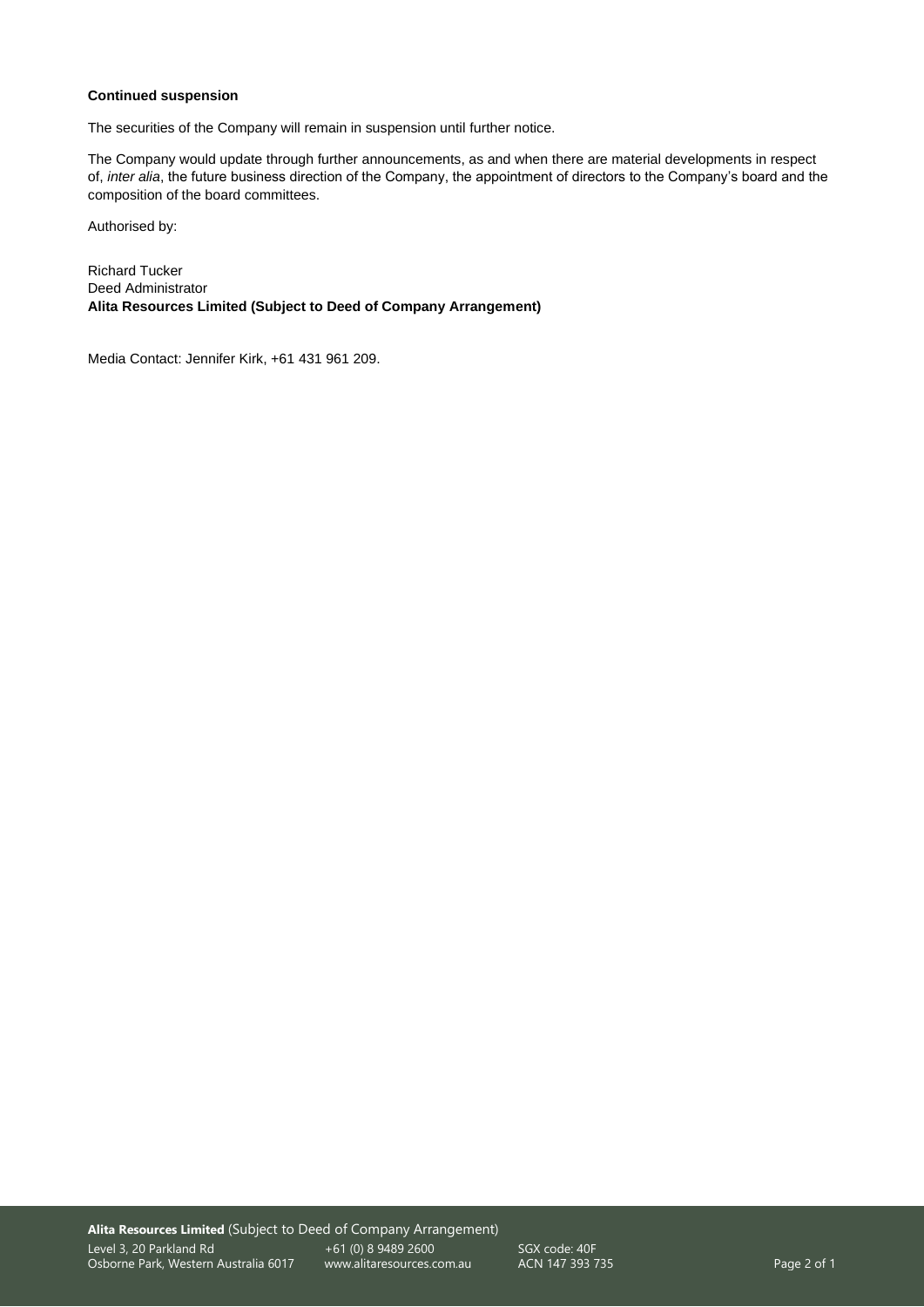

**IN THE SUPREME COURT OF WESTERN AUSTRALIA**

### COR/251/2019

EX PARTE:

**Richard Scott TUCKER as joint and several administrator of ALITA RESOURCES LIMITED (SUBJECT TO DEED OF COMPANY ARRANGEMENT) (ACN 147 393 735)** -and-

**John Allan BUMBAK as joint and several administrator of ALITA RESOURCES LIMITED (SUBJECT TO DEED OF COMPANY ARRANGEMENT) (ACN 147 393 735)** -and-

**Richard Scott TUCKER as joint and several administrator of TAWANA RESOURCES PTY LTD (SUBJECT TO DEED OF COMPANY ARRANGEMENT) (ACN 085 166 721)** -and-

**John Allan BUMBAK as joint and several administrator of TAWANA RESOURCES PTY LTD (SUBJECT TO DEED OF COMPANY ARRANGEMENT) (ACN 085 166 721)** -and-

**Richard Scott TUCKER as joint and several administrator of LITHCO NO.2 PTY LTD (SUBJECT TO DEED OF COMPANY ARRANGEMENT) (ACN 612 726 922)** -and-

**John Allan BUMBAK as joint and several administrator of LITHCO NO.2 PTY LTD (SUBJECT TO DEED OF COMPANY ARRANGEMENT) (ACN 612 726 922)**

First named First Plaintiff

Second named First Plaintiff

First named Second Plaintiff

Second named Second Plaintiff

First named Third Plaintiff

Second named Third Plaintiff

**ORDER OF MASTER SANDERSON MADE 24 November 2020 \_\_\_\_\_\_\_\_\_\_\_\_\_\_\_\_\_\_\_\_\_\_\_\_\_\_\_\_\_\_\_\_\_\_\_\_\_\_\_\_\_\_\_\_\_\_\_\_\_\_\_\_\_\_\_\_\_\_\_\_\_\_\_\_\_\_\_\_\_** 

 $\mathcal{L} = \{ \mathcal{L} \mathcal{L} \mathcal{L} \mathcal{L} \mathcal{L} \mathcal{L} \mathcal{L} \mathcal{L} \mathcal{L} \mathcal{L} \mathcal{L} \mathcal{L} \mathcal{L} \mathcal{L} \mathcal{L} \mathcal{L} \mathcal{L} \mathcal{L} \mathcal{L} \mathcal{L} \mathcal{L} \mathcal{L} \mathcal{L} \mathcal{L} \mathcal{L} \mathcal{L} \mathcal{L} \mathcal{L} \mathcal{L} \mathcal{L} \mathcal{L} \mathcal{L} \mathcal{L} \mathcal{L} \mathcal{L} \$ 

 $a - b$ 

**UPON THE APPLICATION of Liatam Mining Pty Ltd (interested party) by interlocutory process filed 18 November 2020, AND UPON HEARING Mr J**